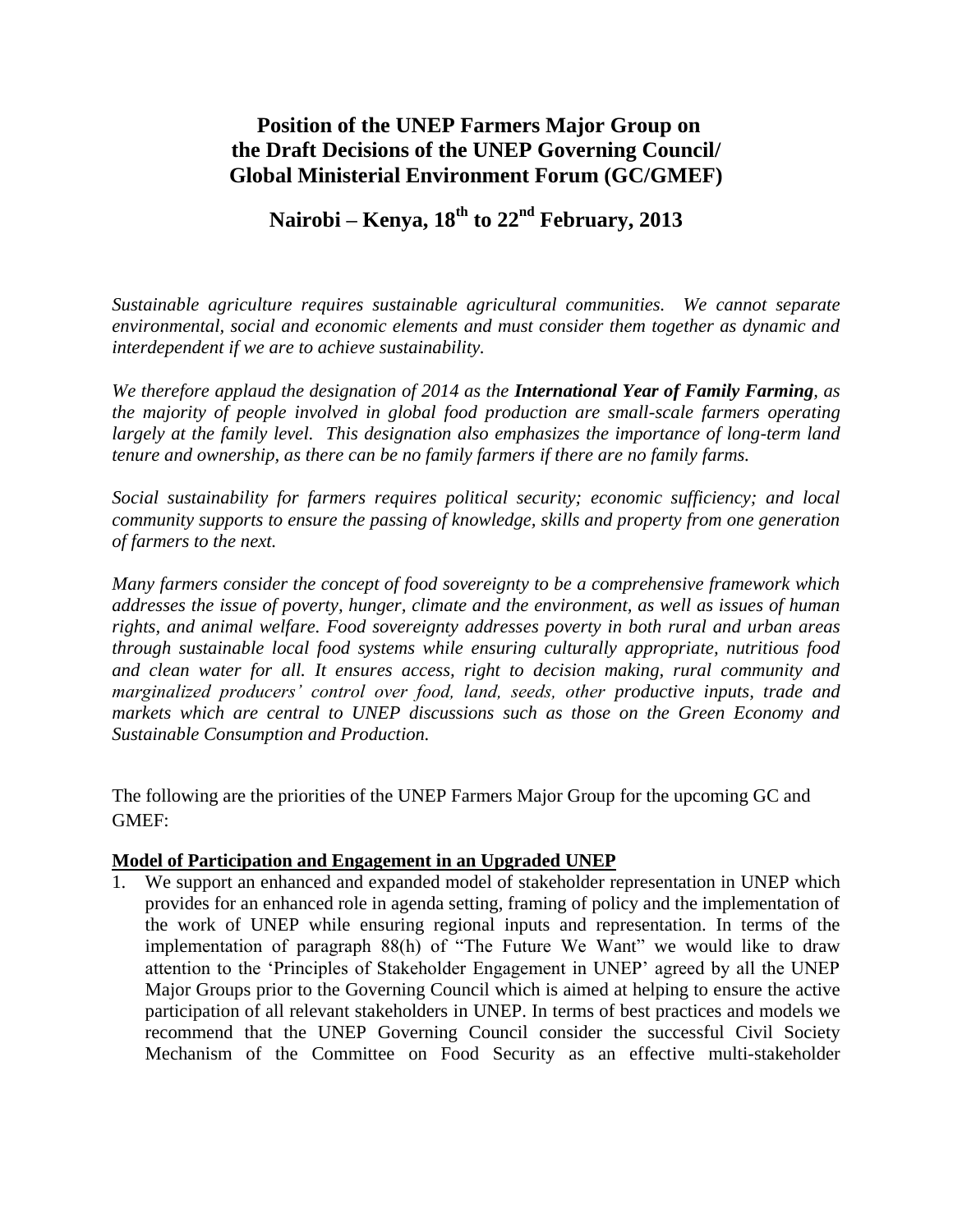particpatory model for informing the development of civil society engagement in the upgraded UNEP.

# **Science & Technology**<br>2. Given the reality of

Given the reality of climate change, we call on governments to increase public funding for agricultural research in three areas: First, to develop indigenous and local crops to make them resilient in the face of changing climatic conditions, while maintaining control of the seed by local producers; Second, to develop new agricultural technology appropriate to long-term, sustainable agriculture, incorporating both the best practices of new scientific research and the traditional agricultural knowledge of local communities; Third, to enhance extension services to improve agricultural productivity, resileince and sustainability through the voluntary sharing of knowledge and good practices.

# **Chemicals**

- 3. We call for new and more effective approaches to minizing the risks of novel chemicals and other novel innovations in agriculture by "working towards a more comprehensive and anticipatory management approach by which the implications of novel technologies and chemicals are systematically and comprehensively assessed before they reach the production phase'.<sup>1</sup> In particular, we call on member states to establish appropriate testing protocols based on the nonmontonic dose responses and lifetime and intergeneration feeding trials as part of new and more effective approaches to minimizing risks of novel agricultural technologies.
- 4. Further, we call on government to fully engage and consult Farmers, Indigenous Peoples and their communities, Local Authorities, Workers, Trade Unions, Children and Youth, Women, Social Movements in the development of policies on minizing the risks of novel agricultural technologies.

# **Sustainable Consumption and Production (SCP)**

5. Given that food production relies on natural resources and ecological processes the Farmers Major Group encourages governments and the private sector to support the implementation of the 10 Year Framework Programme on Sustainable Consumption and Production to support the implementation of practices that conserve planetary limits, biodiversity and natural resources that underpin food security and rural livelihoods. Farmers are however disappointed that sustainable agriculture has been dropped from the 10 Year Framework Programme on SCP. The promotion and enhancement of more sustainable agriculture is critical, given the impact and reliance of agriculture and food systems on the environment. We therefore call for UNEP to find ways to effectively engage the Farmers Major Group in addressing this important thematic gap in the 10 Year Framework Programme.

# **Sustainable Public Procurement**

 $\overline{\phantom{a}}$ 

6. Sustainable Public Procurement is an important tool for encouraging and rewarding sustainable agriculture and sustainable food systems as they can simultaneously address

 $^1$  UNEP Foresight Process on Emerging Environment Issues, pg. 40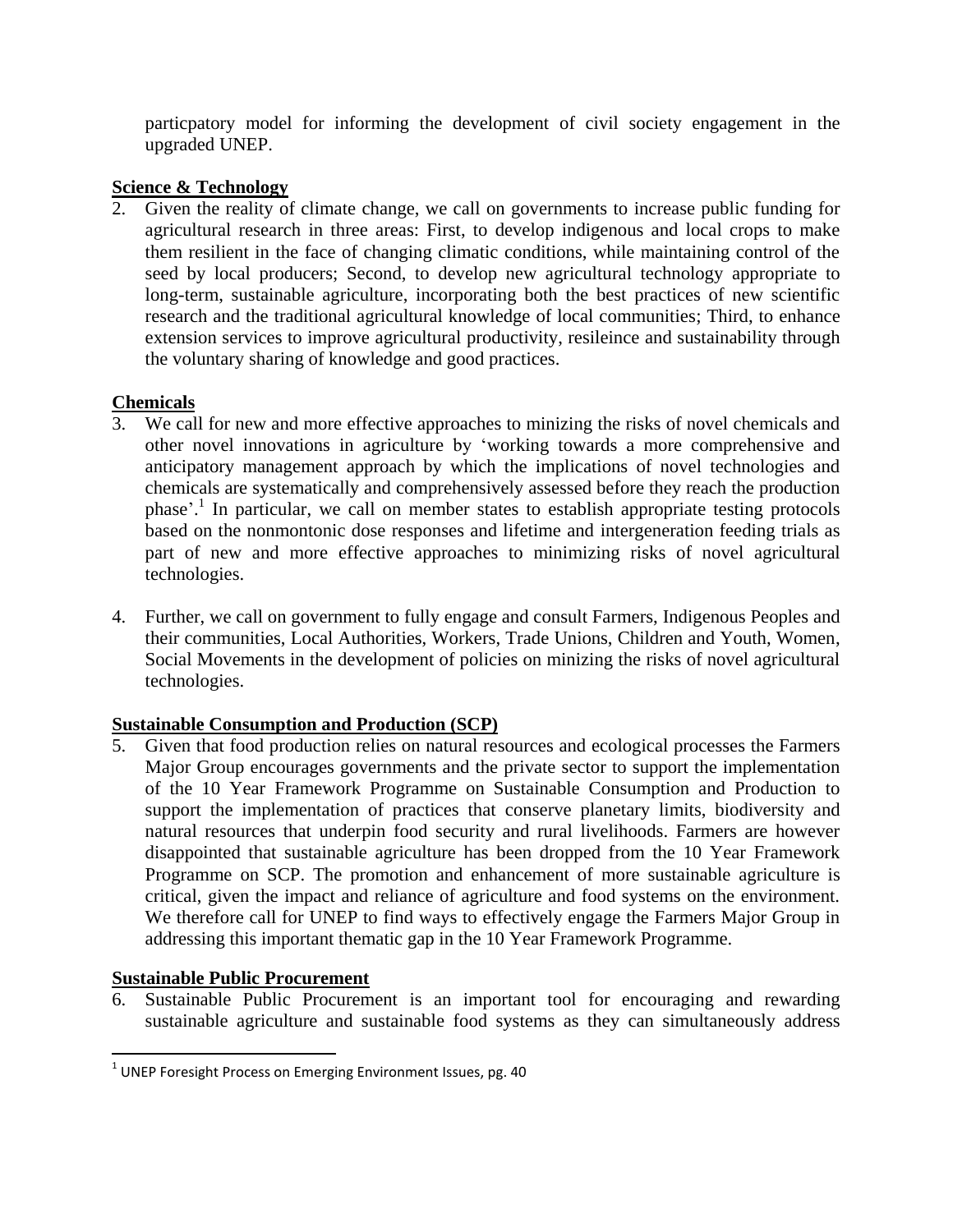food security, poverty alleviation and natural resource management at the local level through the effective engagement and empowerment of smallholder farmers. The World Food Programme's local procurement initiative 'Purchase for Progress' has used its purchasing power to date to help over half a million smallholder farmers to improve their agricultural production systems, access agricultural markets and to raise their incomes, resulting in significantly reduced hunger. The Government of Brazil's 'National Policy on Agroecology and Organic Production" supports smallholder farmers through provisions for sustainable public procurement. We call for much greater engagement by Governments at all levels with farmers to develop sustainable public procurement policies and initiatives that help establish inclusive sustainable food systems while alleviating poverty and food insecurity.

7. We further call on governments to work with farmers to significantly reduce post-harvest and other food losses and waste throughout the food supply chain.

### **Climate Technology Centre and Network**

8. We welcome the selection of UNEP as the host of the Climate Technology Centre and Network (CCTN) for an initial term of 5 years. We hope the CCTN and its advisory board will take on board the views of farmers, especially smallholders and pastoralists, on climate technologies and how they impact on agricultural livelihoods, food security and resilience.

### **Inclusive Green Economy in the context of sustainable development and poverty eradication**

- **9.** We promote green economies in the context of sustainable development and poverty eradication that ensure gender equality; human well-being; environmental risk reduction; ecosystem and biodiversity conservation; disaster reduction; human rights protection; elimination of child labor; opportunities for green decent work and the right to livelihoods; the needs of marginalized and vulnerable groups; food, water and energy security; and which safeguard animal welfare.
- 10. We call on governments to engage all stakeholders, in particular Farmers, the most vulnerable communities and the private sector, in decision-making processes in relation to green economy, sustainable development and poverty eradication policies and initiatives through country-lead multi-stakeholder fora,

#### **Sustainable Development Goals**

11. We urge the member states, the Universal Inter-Governmental High Level Political Forum, the High Level Panel on Post 2015 Development Agenda and the Open Working Group on Sustainable Development Goals (SDGs) to consider as one of the SDGs goals; "Food Security and Nutrition and Sustainable Agriculture". This goal should take into consideration the Right to Food and the goal of achieving global food security through inclusive, sustainable and humane agriculture, with a focus on supporting and protecting small holder farmers so as to increase food production, while protecting and maintaining biodiversity, ecosystems services and enhancing animal welfare.